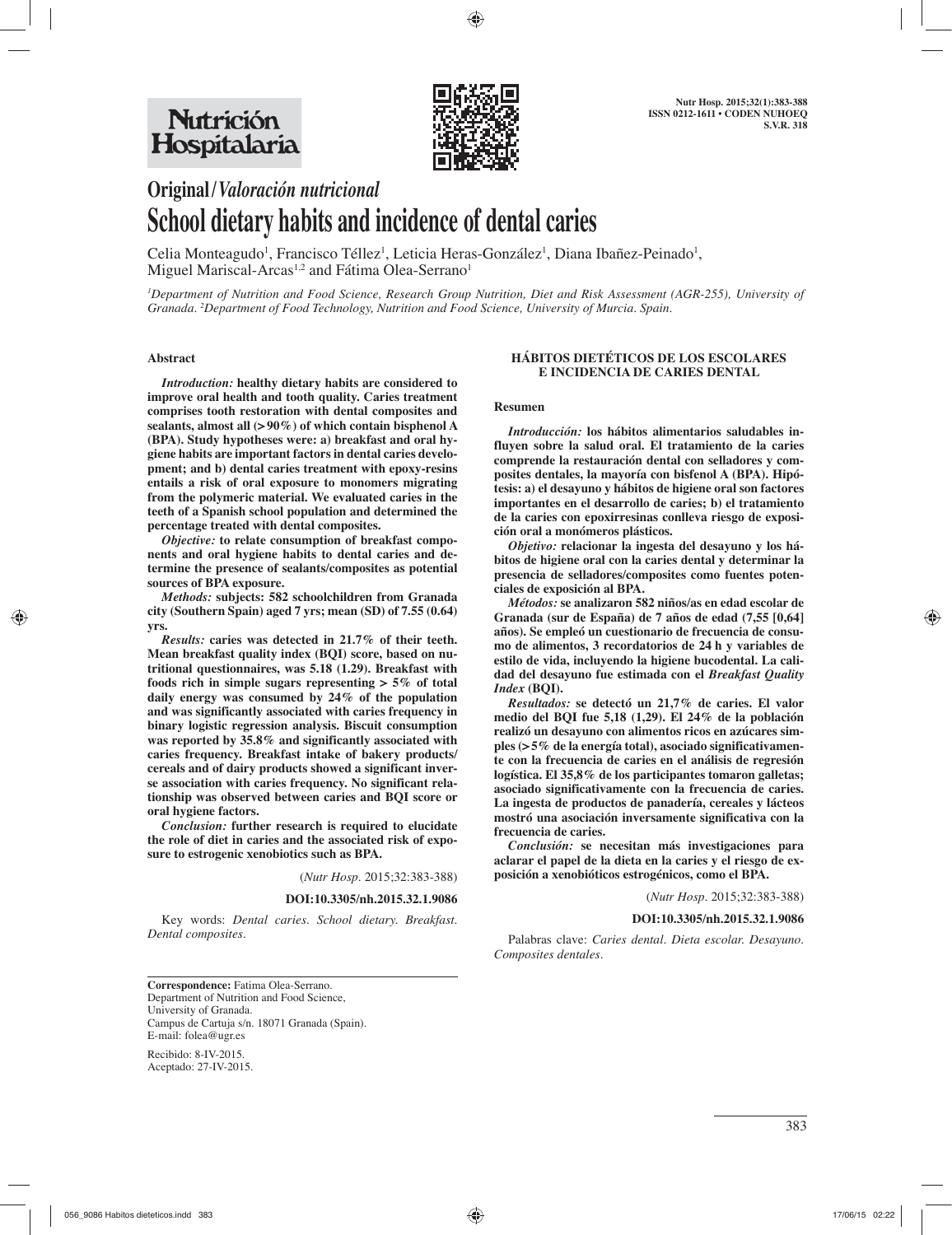# **Introduction**

The acquisition of adequate dietary habits during childhood can be vital to achieve optimal growth and health status. A correct diet includes a healthy breakfast that provides 20-25% of the total daily energy intake and is characterized by the presence of cereals, dairy products, fruit, a reduced amount of simple sugars, and a healthy lipid profile<sup>1,2</sup>. This favors cognitive performance in school tasks and adequate physical activity during the morning<sup>3</sup>.

Healthy dietary habits in the early years of life are considered to improve oral health and tooth quality. Dental caries is a multifactorial disease characterized by the destruction of tooth tissues due to demineralization from the acids generated by bacterial plaque<sup>4</sup>. Dental caries has been associated with underprivileged family situations, nutritional imbalances, and poor oral hygiene techniques, including, lack of tooth brushing or dental flossing, and it also has a genetic etiology<sup>5,6</sup>. It was recently reported that a nutritionally adequate supply of Vit. D and calcium (Ca) is important for oral health<sup>7</sup>, and some authors have recommended fluoride supplementation together with an optimal Vit. D supply8 . Tooth destruction is associated with the intake of sugars and acids in drink and food. The saliva pH has also been related to caries<sup>6</sup>.

Pits and fissures favor plaque retention, and sealants have been developed to prevent caries in these areas. They create a physical barrier that isolates these surfaces from the oral medium, impeding the accumulation of bacteria and organic remains and blocking the supply of nutrients to microorganisms that are present. Caries treatment consists in removing the infectious agent and affected dental tissues and restoring or rehabilitating the tooth with dental composites and sealants. Virtually all (>90%) composites and sealants contain bisphenol A (BPA). The most widely used material is bisphenol glycidyl methacrylate (bis-GMA)  $resin<sup>9,10</sup>$ .

Some monomers of these composites, especially BPA, were observed to mimic the effect of estrogen hormones *in vivo*<sup>11-13</sup>. BPA has also been associated with obesity, diabetes, and abnormalities in liver enzymes<sup>14</sup>. After reviewing different studies, the European Food Safety Authority<sup>15</sup> concluded that exposure to BPA may be associated with effects on kidneys, liver, and breast glands in animals. The current tolerable daily intake (TDI) is 0.005 mg/kg body weight/day, but this is a temporary value until more definitive results are obtained from a current study under the US National Toxicology Program<sup>16</sup>.

The working hypotheses of the present study were: a) breakfast and oral hygiene habits are important factors in dental caries development; b) dental caries treatment with epoxy-resins entails a risk of oral exposure to monomers migrating from the polymeric material. In this preliminary research, we assessed the degree of caries in a school population and determined the percentage of schoolchildren treated with dental composites. The objective was to relate the consumption of breakfast components and oral hygiene habits to dental caries and determine the presence of sealants and composites as potential sources of exposure to BPA.

# **Methods**

The sample comprised 582 schoolchildren from the city of Granada (Southern Spain) aged 7 years (mean age of 7.55 yrs (SD: 0.64 yrs). Participating schools were randomly selected from different neighborhoods of the city. Experienced and specifically trained interviewers administered each participant with a validated semi-quantitative FFQ, 3 x 24 h recall, and questionnaire on food habits and lifestyle, including oral hygiene practices<sup>17,18</sup>. Data from the nutritional questionnaires were used to estimate the breakfast quality index (BQI)2 . The food composition tables in the DIAL 1.19 software program used in this study were reviewed, checking the nutrient composition of each food against the data in the program and ensuring the inclusion of all nutrients of interest or in the usual diet of the study population<sup>19,20</sup>. The reference data were based on dietary recommendations for this population in Spain and those published by international bodies<sup>21</sup>. The presence of caries, dental composites, and sealants in the study population was assessed by a single dentist in the school. This study was approved by the Ethics Committee of our institution, and written consent was obtained from the parents/guardians of the participants.

# **Statistical Analysis**

Analyses were stratified by sex. Continuous variables were expressed as means, maximum, minimum, and standard deviation (SD) Student's t-test was used to compare means of variables. Categorical variables were expressed as frequencies and analyzed with the chi-square test. Logistic regression analysis was used to establish the likelihood of having caries as a function of the study variables. P<0.05 was considered significant. SPSS version 20.0 (IBM, Chicago, IL) was used for all statistical analyses.

# **Results**

Table I lists the characteristics of the study population, including variables related to oral hygiene and habits related to possible tooth damage. Significant differences between males and females were observed in tooth brushing after meals, the person who taught them oral hygiene practices, nail-biting, thumb-sucking, and bruxism habits.

There was a significantly higher  $(p=0.005)$  frequency of caries in maxilla (12.0 SD: 7.2) than in mandi-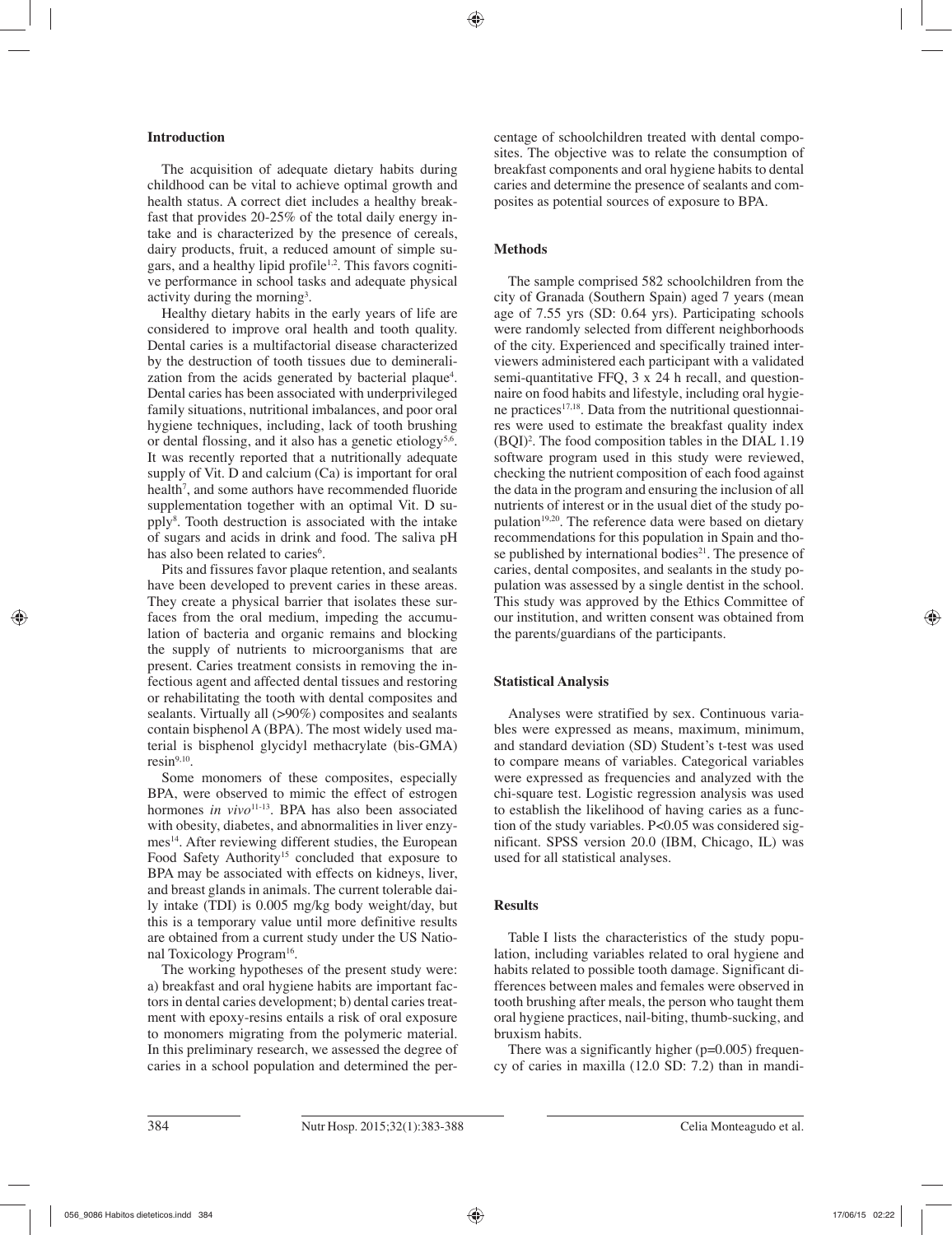| <b>Table I</b><br>General characteristics of the study population |                               |                   |                     |                  |  |  |
|-------------------------------------------------------------------|-------------------------------|-------------------|---------------------|------------------|--|--|
|                                                                   | Total population<br>$(n=582)$ | Male<br>$(n=281)$ | Female<br>$(n=301)$ | $\boldsymbol{p}$ |  |  |
| Age (yrs)                                                         | 7.55(0.64)                    | 7.57(0.66)        | 7.54(0.61)          | 0.400            |  |  |
| Do you brush your teeth after meals (Yes)                         | 75.7                          | 73.0              | 77.5                | 0.048            |  |  |
| Do you brush your teeth at school (Yes)                           | 9.4                           | 9.9               | 9.0                 | 0.394            |  |  |
| Mouthwashes with fluoride (Yes)                                   | 36.4                          | 37.6              | 36.2                | 0.531            |  |  |
| Dental braces (Yes)                                               | 10.5                          | 12.1              | 8.2                 | 0.102            |  |  |
| Latest visit to the dentist                                       |                               |                   |                     |                  |  |  |
| $<$ 3 months                                                      | 31.8                          | 32.0              | 31.7                |                  |  |  |
| 3 months-1 year                                                   | 16.3                          | 17.3              | 15.4                | 0.066            |  |  |
| $> 1$ year                                                        | 11.3                          | 12.7              | 8.7                 |                  |  |  |
| Never                                                             | 40.6                          | 38.1              | 44.2                |                  |  |  |
| Why?                                                              |                               |                   |                     |                  |  |  |
| Revision                                                          | 43.7                          | 43.6              | 43.1                |                  |  |  |
| Cleaning                                                          | 19.2                          | 19.5              | 19.1                |                  |  |  |
| Caries                                                            | 6.8                           | 7.4               | 6.5                 |                  |  |  |
| Sealant                                                           | 7.9                           | 8.3               | 7.4                 | 0.918            |  |  |
| Disease                                                           | 3.9                           | 4.0               | 4.0                 |                  |  |  |
| Fracture                                                          | 18.4                          | 17.2              | 20.0                |                  |  |  |
|                                                                   |                               |                   |                     |                  |  |  |
| Tooth brushing frequency<br>3 times/day                           | 37.4                          | 34.2              | 40.4                |                  |  |  |
| 2 times/day                                                       | 22.4                          | 22.3              | 22.6                |                  |  |  |
| Once/day                                                          | 24.5                          | 26.0              | 23.0                | 0.202            |  |  |
| Sometimes (not daily)                                             | 13.7                          | 15.1              | 12.2                |                  |  |  |
| Never                                                             | 2.0                           | 2.4               | 1.8                 |                  |  |  |
|                                                                   |                               |                   |                     |                  |  |  |
| Who taught you to brush your teeth?                               |                               |                   |                     |                  |  |  |
| Home                                                              | 59.5                          | 55.5              | 62.7                |                  |  |  |
| School                                                            | 0.9                           | 0.8               | 0.6                 | 0.004            |  |  |
| Dentist                                                           | 13.4                          | 11.9              | 14.9                |                  |  |  |
| Other                                                             | 26.2                          | 31.8              | 21.9                |                  |  |  |
| Type of toothpaste                                                |                               |                   |                     |                  |  |  |
| None                                                              | 2.2                           | 3.1               | 1.0                 |                  |  |  |
| Specific for children                                             | 63.9                          | 59.3              | 69.1                | 0.001            |  |  |
| The one there is at home                                          | 33.7                          | 37.6              | 30.0                |                  |  |  |
| Habits                                                            |                               |                   |                     |                  |  |  |
| Nail biting                                                       | 26.7                          | 24.0              | 28.9                |                  |  |  |
| Thumb-sucking                                                     | 5.2                           | 4.2               | 6.1                 | 0.024            |  |  |
| <b>Bruxism</b>                                                    | 8.4                           | 10.5              | 6.5                 |                  |  |  |
| None                                                              | 59.6                          | 61.3              | 58.4                |                  |  |  |
| Caries frequency                                                  |                               |                   |                     |                  |  |  |
| No teeth with caries                                              | 53.1                          | 56.9              | 52.8                |                  |  |  |
| 1-3 teeth with caries                                             | 22.6                          | 19.7              | 22.1                | 0.765            |  |  |
| $>$ 3 teeth with caries                                           | 24.3                          | 23.4              | 25.2                |                  |  |  |
|                                                                   |                               |                   |                     |                  |  |  |
| Treatment frequency<br>No treated teeth                           |                               |                   |                     |                  |  |  |
| 1-3 treated teeth                                                 | 41.0                          | 37.2              | 42.6                | 0.696            |  |  |
|                                                                   | 27.8                          | 28.9              | 26.6                |                  |  |  |
| > 3 treated teeth                                                 | 32.0                          | 34.0              | 30.0                |                  |  |  |

ble (9.6 SD: 9.6) but a larger percentage of sealants or composites in the mandible than in the maxilla (12.4 SD:11.5 vs. 8.9 SD: 5.4).

The mean BQI value was 5.18 (1.29), with no significant difference in mean score between the sexes. At breakfast, significantly more dairy products were consumed by the girls than by the boys, implying a higher Ca intake (Table II). Breakfast included foods rich in simple sugars that represented  $> 5\%$  of total daily energy in 24% of the population and was associated with a higher frequency of caries. Biscuits were consumed at breakfast by 35.8% and were also asso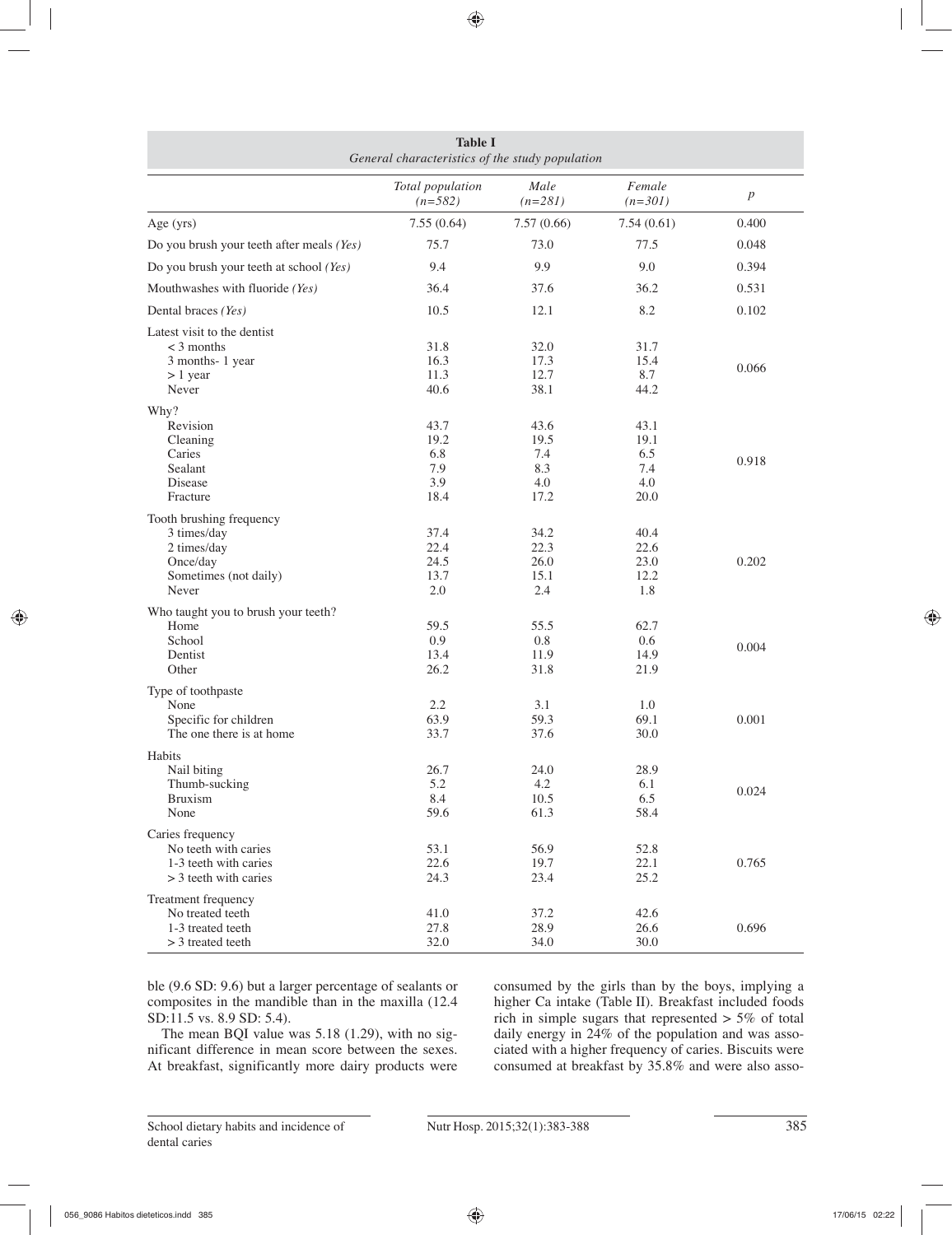ciated with a higher frequency of caries. In the binary logistic regression analysis, caries frequency was not significantly related to the BQI score  $(p=0.753)$  but showed a significant association with the consumption of breakfast cereals and an inverse association with the intake of dairy products (Table III). No significant relationship was observed between oral hygiene factors and dental caries.

## **Discussion**

Caries affected 21.7% of the teeth of this sample of 582 young schoolchildren from Southern Spain with a mean (SD) age of 7.55 (0.64) yrs, similar to recent findings of a prevalence of 26-34% in 6-year-old Spanish and USA Children<sup>22,23</sup> but lower than earlier observations of 35.4% in the same age group in 2002 and confirming reports of a substantial reduction in caries prevalence in 6-year-olds since 1997<sup>24</sup>. In the present series, between one and three teeth were treated with composites or sealants in 29% and more than three teeth in 32%. Various authors have described a similar frequency of sealants and have contrasted the potential benefits of their application with their well-documented release of BPA25-28. There is increasing interest in the *in vivo* release of sealant components, including BPA, which have estrogenic effects, and further research is recommended to analyze the accumulative estrogenic effects of BPA in dental sealants<sup>29</sup> and their long-term impact<sup>30</sup>.

Despite the trend towards a lower prevalence of dental caries in developed countries, it is increasing in some developing countries under nutritional transition5 . There is convincing evidence of an association between dental caries and the amount and frequency of free sugar intake<sup>6</sup>. Although other fermentable carbohydrates may not be completely innocuous, epidemiologic studies show that the consumption of necessity foods, including starch and fresh fruit, is associated with low levels of dental caries. It has been reported that the incidence of dental caries is low when free sugar consumption is lower than 15-20 kg/yr (around 6% of energy consumption). It is recommended to

| Table II                                                                                                             |
|----------------------------------------------------------------------------------------------------------------------|
| Percentage of participants that meet the premises of quality breakfast $(BOI)$ within the Mediterranean Diet context |

| <b>BOI-items</b>                                                                       |                | Boys           | Girls          | $p^*$     |
|----------------------------------------------------------------------------------------|----------------|----------------|----------------|-----------|
| 1. Cereals and derivatives (bread breakfast, cereals, bakery products)                 |                | 82.3           | 84.3           | 0.412     |
| 2. Fruit and vegetables (fruit, fruit juice, vegetables)                               |                | 23.8           | 20.5           | 0.179     |
| 3. Dairy products (whole and semi-skimmed milk, milkshake, yoghurt, cheese)            |                | 81.2           | 86.3           | 0.020     |
| 4. Foods rich in simple sugars (sugar, jam, honey) $\langle 5\%$ of total daily energy |                | 75.8           | 78.2           | 0.330     |
| 5. MUFA-rich fats (olive oil, vegetable oil)                                           |                | 15.5           | 14.9           | 0.797     |
| 6. MUFA/SFA $>$ median                                                                 |                | 55.6           | 50.8           | 0.129     |
| 7. Compliance with energy intake recommendations (20-25% of total daily energy)        |                | 14.6           | 17.0           | 0.261     |
| 8. Cereals + fruit + dairy product in same meal                                        |                | 10.3           | 7.9            | 0.154     |
| 9. Calcium (200-300 mg)                                                                |                | 43.0           | 50.2           | 0.014     |
| 10. Absence of SFA- and trans-rich fats (butter, margarine)                            |                | 73.1           | 75.8           | 0.305     |
| <b>BQI:</b> mean value (SD)                                                            | 5.18<br>(1.29) | 5.14<br>(1.30) | 5.23<br>(1.28) | $0.238**$ |

\**Chi-squared test, \*\*t test* 

| <b>Table III</b><br><i>Factors of a healthy breakfast that affect caries frequency</i> |          |                  |       |        |       |  |  |  |
|----------------------------------------------------------------------------------------|----------|------------------|-------|--------|-------|--|--|--|
|                                                                                        | B        |                  |       | 95% CI |       |  |  |  |
| Food of breakfast                                                                      |          | $\boldsymbol{p}$ | OR    | Lower  | Upper |  |  |  |
| Cereals and derivatives (bread, breakfast cereals, bakery products)                    |          | 0.026            | 0.358 | 0.144  | 0.886 |  |  |  |
| Dairy products (whole and semi-skimmed milk, milk shake, yoghurt, cheese)              |          | 0.025            | 3.006 | 1.15   | 7.86  |  |  |  |
| Simple sugars $> 5\%$ of total daily energy                                            |          | 0.034            | 1.642 | 1.039  | 2.596 |  |  |  |
| <b>Biscuits</b>                                                                        |          | 0.057            | 1.509 | 0.988  | 2.305 |  |  |  |
| Calcium $(200-300$ mg)                                                                 | $-0.621$ | 0.065            | 0.537 | 0.259  | 1.014 |  |  |  |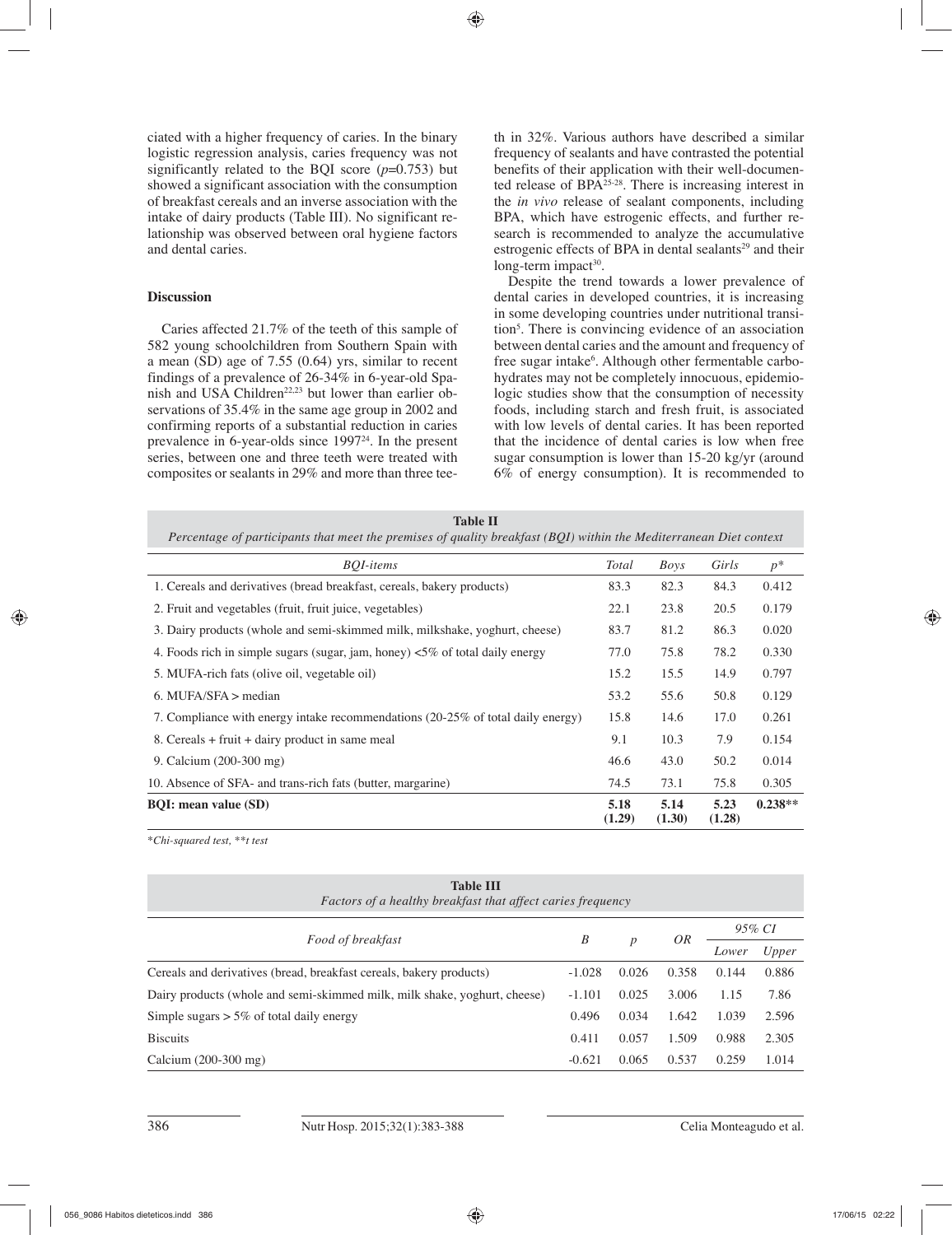reduce the amount of free sugars, with a maximum recommendation of  $\leq 10\%$  of the total daily energy intake, according to the  $EFSA<sup>31</sup>$ . It has also been proposed that foods containing free sugars should not be consumed more than 4 times a day<sup>6</sup>. In the present study, the consumption at breakfast of foods rich in simple sugars that represented more than 5% of total daily energy was associated with dental caries (Table III). Dairy products are an important source of micronutrients, e.g., Ca, phosphorus, magnesium, zinc, vitamin A, vitamin D, and riboflavin. Dairy products also provide children with energy, quality proteins, and essential and non-essential fatty acids. In the present study, the consumption of dairy products and Ca estimated in the BQI of this population were found to be protective dietary components against dental caries (Table III). These findings are consistent with a recent report of a non-significant or inverse association of milk or dairy product consumption with adiposity indicators, dental caries, and hypertension in children and adolescents<sup>32</sup>.

This study confirms that an inadequate diet rich in free sugars is a key factor in the development of caries. Treatment of this disease with polymeric material risks the release of BPA into the oral cavity, mainly into the saliva. The next stage in the present research project will be to measure BPA in the saliva and urine of schoolchildren to quantify their exposure to this compound, which is known to exert estrogenic actions among other undesirable effects. Mixed, basic, clinical, and epidemiologic studies are required to elucidate the true impact on human health and healthcare costs of human exposure to estrogenic xenobiotics.

# **Acknowledgements**

The authors are very grateful to the participants and their families who gave their time to the study. They also thank Richard Davies for his assistance with the English version. This is a joint project between research group AGR255 and Granada City Council (health area) contract C-3507-00, Granada City Council-Universidad Empresa. This work was supported by grants from the Spanish Ministry of Health (FIS, - PI14/01040).

### **References**

- 1. WHO, 2003 (http://www.who.int/whr/2003/es/).
- 2. Monteagudo C, Palacín-Arce A, Bibiloni Mdel M, Pons A, Tur JA, Olea-Serrano F, Mariscal-Arcas M. Proposal for a Breakfast Quality Index (BQI) for children and adolescents. *Public Health Nutr* 2013 Apr;16(4):639-44. doi: 10.1017/ S1368980012003175.
- 3. Chaddock-Heyman L, Hillman CH, Cohen NJ, Kramer AF III. The importance of physical activity and aerobic fitness for cognitive control and memory in children. *Monogr Soc Res Child Dev* 2014 Dec;79(4):25-50. doi: 10.1111/mono.12129.
- 4. Gupta P, Gupta N, Singh HP. Prevalence of Dental Caries in relation to Body Mass Index, Daily Sugar Intake, and Oral Hygiene Status in 12-Year-Old School Children in Mathura City: A Pilot Study. *Int J Pediatr* 2014;2014:921823. doi:10.1155/2014/921823.
- 5. Gläser-Ammann P, Lussi A, Bürgin W, Leisebach TDental knowledge and attitude toward school dental-health programs among parents of kindergarten children in Winterthur. Swiss Dent J 2014;124(7-8):770-83.
- 6. Moynihan P, Petersen PE Diet, nutrition and the prevention of dental diseases *Public Health Nutr* 2004 Feb;7(1A):201-26 DOI: 10.1079/PHN2003589.
- 7. Schroth RJ, Levi JA, Sellers EA, Friel J, Kliewer E, Moffatt ME Vitamin D status of children with severe early childhood caries: a case-control study. *BMC Pediatr* 2013 Oct 25;13:174. doi: 10.1186/1471-2431-13-174.
- 8. Wagner Y, Heinrich-Weltzien R Pediatricians' oral health recommendations for 0- to 3-year-old children: results of a survey in Thuringia, Germany. *BMC Oral Health* 2014 May 1;14:44. doi: 10.1186/1472-6831-14-44.
- 9. Fleisch A F, Sheffield P E, Chinn C, Edelstein B L, Landrigan P J. Bisphenol A and related compounds in dental materials. *Paediatrics* 2010; 126: 760-768.
- 10. Van Landuyt K L, Nawrot T, Geebelen B et al. How much do resin-based dental materials release? A meta-analytical approach. *Dent Mater* 2011; 27: 723-747.
- 11. Olea N, Pulgar R, Pérez P, Olea-Serrano F, Rivas A, Novillo-Fertrell A, Pedraza V, Soto AM, Sonnenschein C. Estrogenicity of resin-based composites and sealants used in dentistry. *Environ Health Perspect* 1996 Mar;104(3):298-305.
- 12. Pulgar R, Olea-Serrano MF, Novillo-Fertrell A, Rivas A, Pazos P, Pedraza V, Navajas JM, Olea N. Determination of bisphenol A and related aromatic compounds released from bis-GMA-based composites and sealants by high performance liquid chromatography. *Environ Health Perspect* 2000 Jan;108(1):21-7.
- 13. Rivas A, Lacroix M, Olea-Serrano F, Laíos I, Leclercq G, Olea N. Estrogenic effect of a series of bisphenol analogues on gene and protein expression in MCF-7 breast cancer cells. *J Steroid Biochem Mol Biol* 2002 Sep;82(1):45-53. PubMed PMID: 12429138.
- 14. Lang IA, Galloway TS, Scarlett A, Henley WE, Depledge M, Wallace RB, Melzer D. Association of urinary bisphenol A concentration with medical disorders and laboratory abnormalities in adults. *JAMA* 2008 Sep 17;300(11):1303-10. doi: 10.1001/jama.300.11.1303.
- 15. EFSA Directiva 2011/8/UE de la Comision de 28 de enero de 2011 que modifica la Directiva 2002/72/CE por lo que se refiere a la restricción del uso de bisfenol A en biberones de plástico para lactantes 29.1.2011 Diario Oficial de la Unión Europea.
- 16. EFSA, 2014 (http://www.efsa.europa.eu/en/topics/topic/bisphenol.htm).
- 17. Velasco J, Mariscal-Arcas M, Rivas A, Caballero ML, Hernández-Elizondo J, Olea-Serrano F. [Assessment of the diet of school children from Granada and influence of social factors]. *Nutr Hosp* 2009 Mar-Apr;24(2):193-9.
- 18. Mariscal-Arcas M, Velasco J, Monteagudo C, Caballero-Plasencia MA, Lorenzo-Tovar ML, Olea-Serrano F. Comparison of methods to evaluate the quality of the Mediterranean diet in a large representative sample of young people in Southern Spain. *Nutr Hosp* 2010 Nov-Dec;25(6):1006-13.
- 19. Mariscal-Arcas M, Romaguera D, Rivas A, Feriche B, Pons A, Tur JA, Olea-Serrano F. Diet quality of young people in southern Spain evaluated by a Mediterranean adaptation of the Diet Quality Index-International (DQI-I). *Br J Nutr* 2007 Dec;98(6):1267-73.
- 20. Mariscal-Arcas M, Rivas A, Velasco J, Ortega M, Caballero AM, Olea-Serrano F. Evaluation of the Mediterranean Diet Quality Index (KIDMED) in children and adolescents in Southern Spain. *Public Health Nutr* 2009 Sep;12(9):1408-12. doi: 10.1017/S1368980008004126.
- 21. DRI Dietary Guidelines, 2010. http://www.cnpp.usda.gov/dietary-guidelines-2010